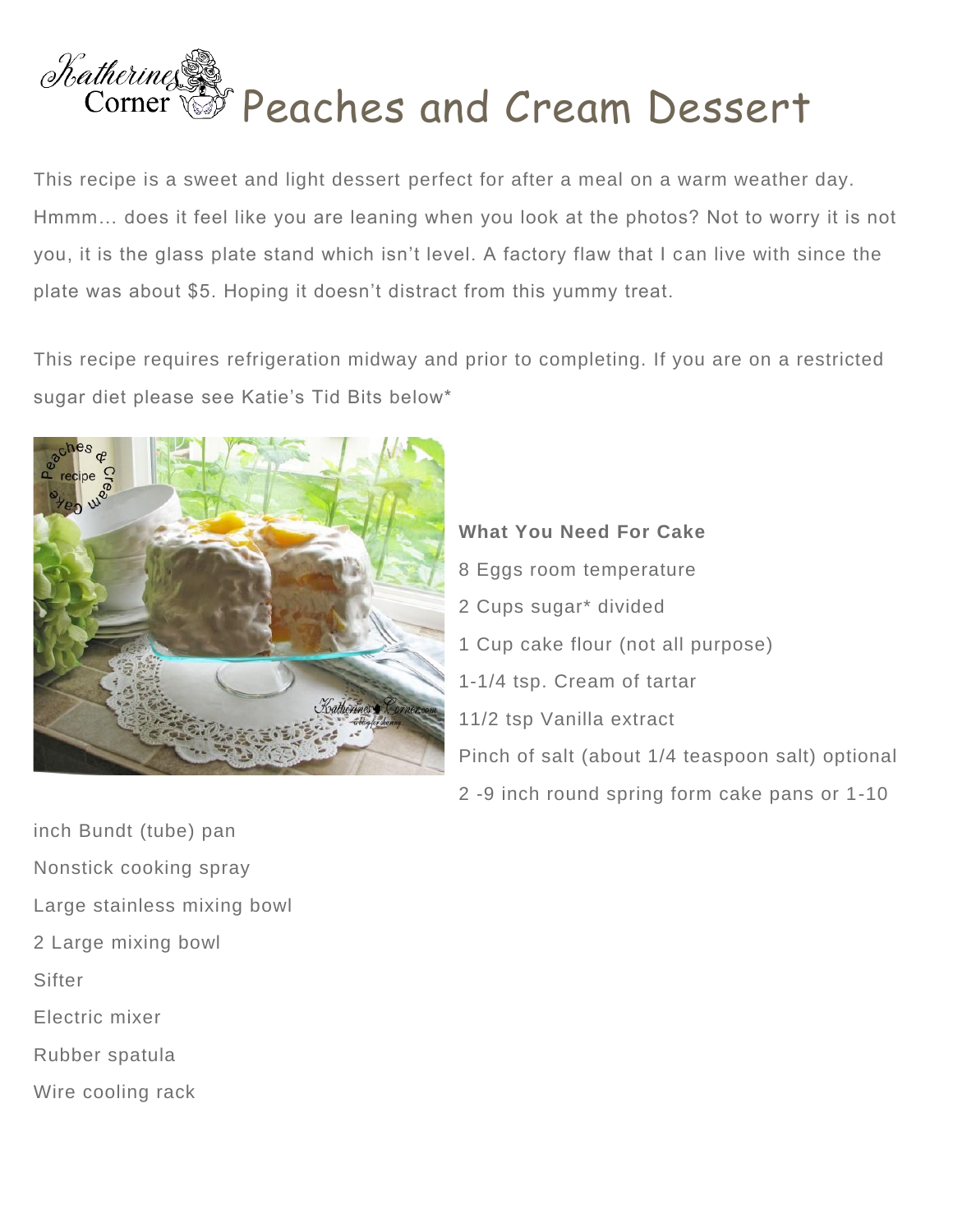**Before You Start-** Preheat oven to 350°, prepare cake pan by spraying inside bottom and sides lightly with nonstick cooking spray. Separate eggs and place egg whites in a large bowl, set aside. Store the egg yolks in your fridge for breakfast or another recipe; you only need the egg whites for this spongey cake. Place an empty bowl (stainless works best) into the refrigerator to chill.

Lets Make It! In a large mixing bowl, sift 1 cup sugar and flour together. Add cream of tartar, salt and vanilla extract to the egg white bowl. Using an electric mixer beat on medium speed until soft peaks form. Increase speed to high and gradually add remaining sugar (about 2 tablespoons at a time) beating until stiff peaks form. Using a large spoon or rubber spatula gradually fold in flour mixture, about 1/2 cup at a time. Spoon into prepared cake pan, do not pour. Using a knife cut through batter several times to remove the air pockets, this will allow it to rise light and spongy. Bake on center rack for 35-45 minutes or until lightly browned (it will appear dry). Remove from oven and release spring and place on wire cake rack to cool for about 90 minutes, or invert bundt/tube immediately onto wire cooling rack. Prepare filling and coating about 1 hour into your cake cooling time.

## **What You Need For Filling and coating**

4 Cups peaches (skinned, pitted and diced) reserve a few slices for garnish/ optional 1 Cup sugar \* 3 Cups whipping cream ( see recipe below) 3 tsp. Vanilla extract 2 tsp Confectioner sugar\* 1 1/2 Tbsp. Cornstarch Small bowl Large mixing bowl Medium mixing bowl Electric mixer Saucepan